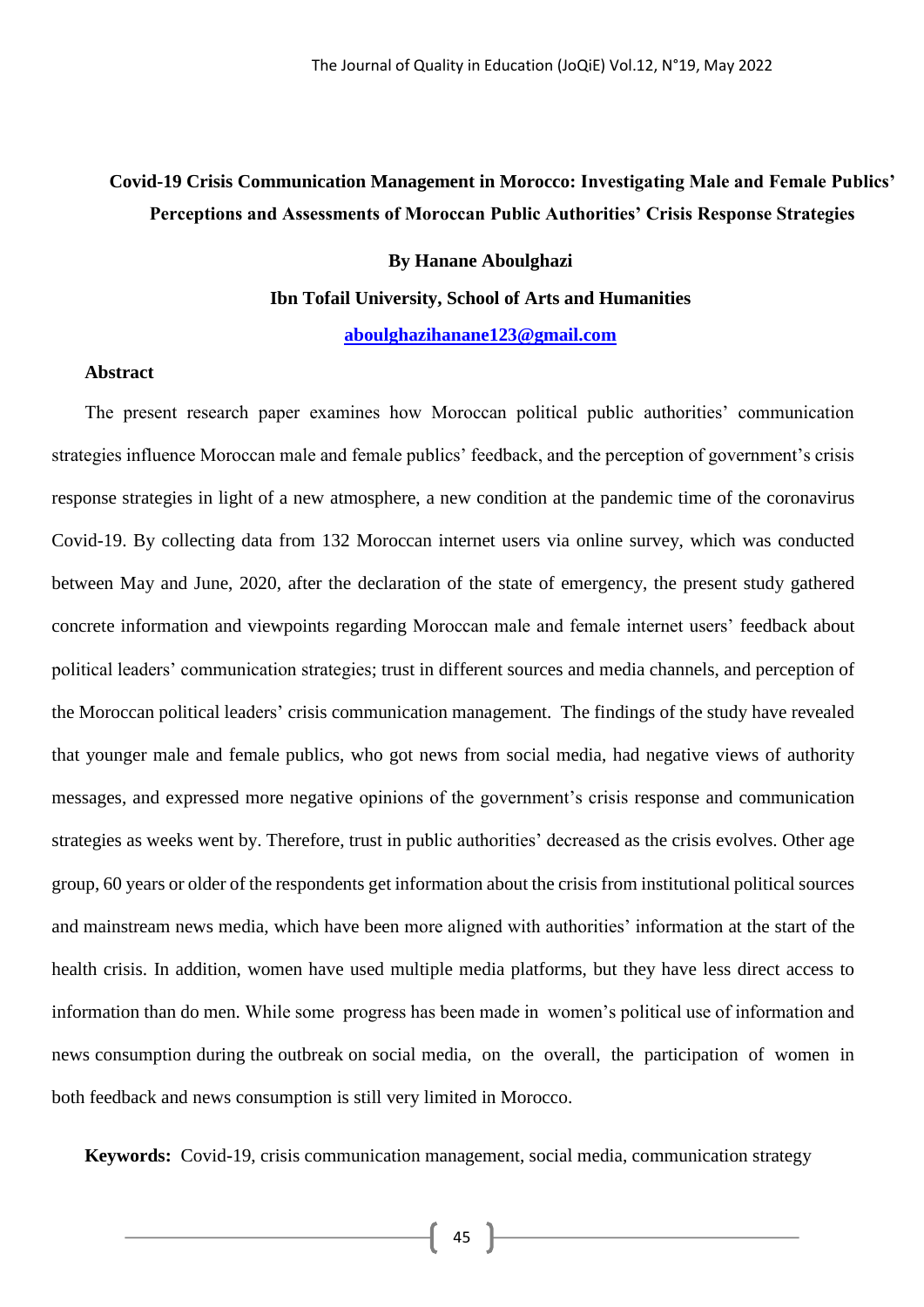#### **1. Introduction**

Clear, concise and consistent communication is what political leaders, parties and government require at times of crisis. Therefore, they use crisis communication to manage perceptions and reduce the impact of a crisis. Communication in crisis situations is timely, transparent and based on correct information, but also honest and frank, showing empathy and understanding about the public's concerns. In the current pandemic, crisis communication is essential to ensure that people understand the risks of COVID-19 and follow recommendations to protect their health and limit the spread of the virus.

However, the management of communication during Covid-19 pandemic has been widely criticized and questioned by Moroccan male and female political activists, Facebook users, journalists, and experts in political communication. The main criticisms are related to the communication mistakes that have been made by political leaders in response to the COVID-19 pandemic, and they include, the lack of consistent and sufficient data, the lack of clarity and empathy on the part of political leaders, the delay in offering information, the slow access to the internet, unplanned and illogical decisions making which affects Moroccan publics, and which cause anger and dissatisfactions of citizens and the government's decision making. These communication mistakes have negatively affected the government's approval ratings. In this exceptional situation, the consumption of information immensely increased, particularly news related to the evolution of the outbreak (Edelman, 2020, WHO,2020).

# **2. Review of the literature**

Recently, crisis communication and crisis management have been among hot issues discussed in different disciplines and sections, in politics, economics, business, and at the social, political,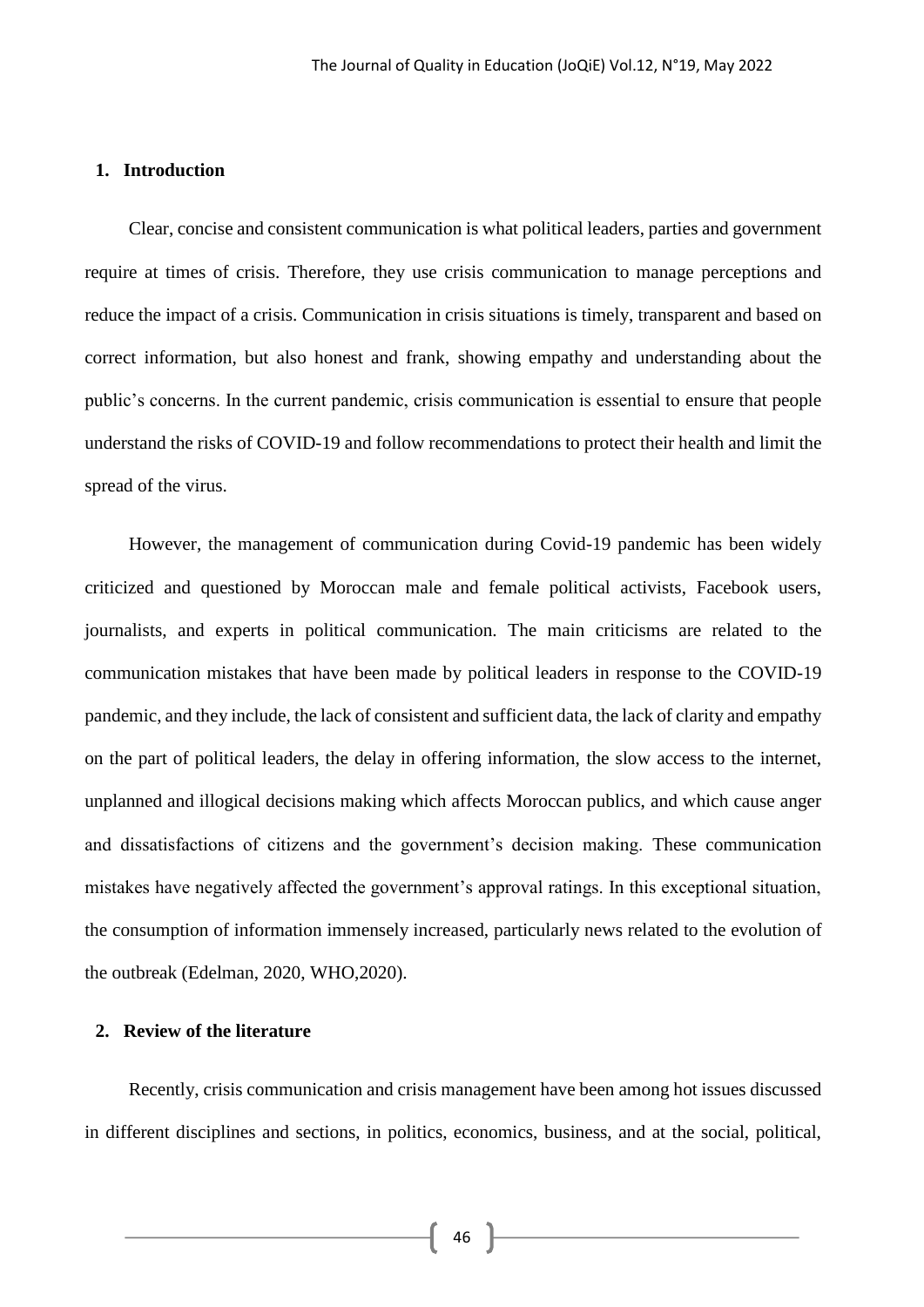economic, and cultural level. Crisis communication "involves the sending and receiving of messages to prevent or lesson the negative outcomes of a crisis" (coombs, 1995, p.4). Seger, Sellnow, and Ulmer (1998) have stated the major objectives of crisis communication managers, and which include managing image and perceptions of blame and responsibility, providing specific information to stakeholders, generate support and assistance,

Crisis communication management aims at limiting risks and exercising the greatest possible control over its implications, and focuses on its significant objectives, including the transmission to society of peace of mind, control of the situation and confidence in the future (Figus, 2020). It is of paramount importance to always act proactively when it comes to informing citizens, particularly focusing on those affected, responding to the media and controlling the dynamics of the events that may occur (Figus, 2020). Therefore, establishing solid channels with the different publics and stakeholders, and identifying which of them are most affected by the situation in order to establish a prioritized communication are important strategies to manage a crisis effectively.

However, media platforms differ in terms of stimulating information opportunities, political interest and knowledge, and participation in civic life. Recently, with the emergence and consolidation of digital technologies, the media system has gone through several changes and transformations (Casero-Ripollés, 2018). Therefore, the introduction of new a new and complex communication technologies, particularly social media which are characterized by the rapid growth of media channels and platforms, the multiplication of media practitioners, the abundance of communication, and the increase in competition among the media. Consequently, a saturated news ecosystem has emerged where being informed is not an easy task. Increased disinformation (Bennett; Livingston, 2018), mistrust towards legacy media, political polarization, fragmentation, and the configuration of a high-choice media environment (Van-Aelst et al., 2017) make it difficult for citizens to obtain valuable information on public affairs.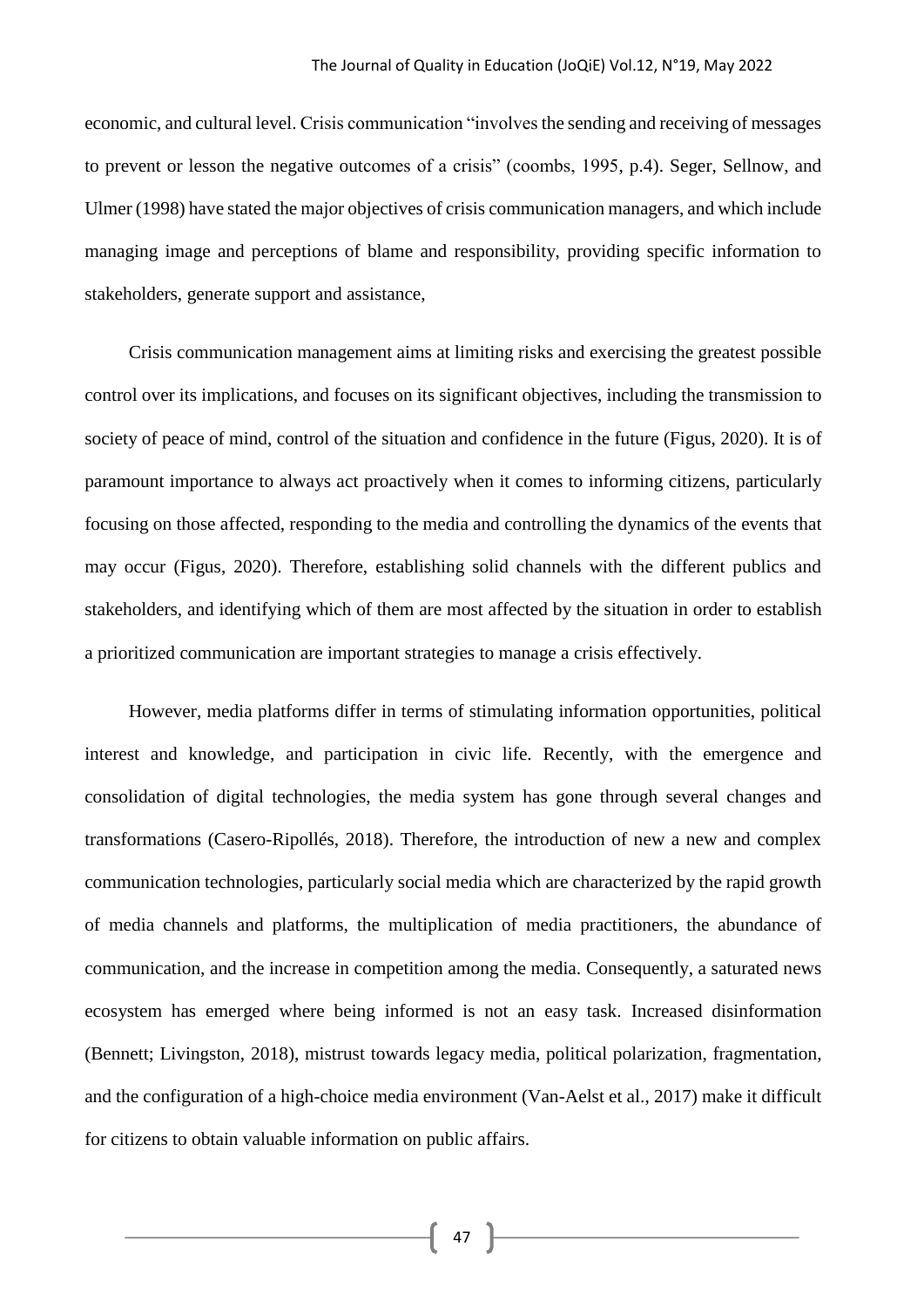Crisis communication requires some key principles, which inform the language, style, content and structure of crisis communication (National Democratic Institute, 2020). There are ten crisis communication rules to abide by, which are, to respond quickly, which shows leadership, leads to trust, reduces rumors and can save lives, focus on facts, build trust and provide reasonable reassurances, show empathy, be honest and open, make it easy for the media to report on the crisis, Involve communities and affected stakeholders, communicate often, Move from reactionary to proactive communication, consolidate message content and communication platforms (National Democratic Institute, 2020).

In the context of Covid-19 outbreak, information has become a valuable asset to face the crisis situation. Therefore, the main function of media is to raise public awareness about risks that are often invisible or remote to most of the population (Roslyng; Eskjær, 2017). Emerging research studies have showed the various motivations of the publics for crisis information seeking (Austin et al., 2012; Lu; Jin, 2020), emphasizing the needs for additional information, receiving timely and unfiltered information, learning about the magnitude of a crisis, checking on family/friends, mobilizing, connecting with a community, and fostering emotional support during crises (Fraustino; Liu; Jin, 2017), and providing an unfiltered, up-to-date line of communication (Procopio; Procopio, 2007; Tai; Sun, 2007).

Social media use increases during crisis events (Fraustino et al., 2017), and this trend continues to grow exponentially (Reuter; Kaufhold, 2018; Thompson et al., 2017). For example, Facebook's total use across its messaging services increased in April 2020 by more than 50% in areas most affected by the virus. With social gatherings on pause, messenger and WhatsApp channels, voice and video calling doubled in the same timeframe (J.P. Morgan, 2020).

48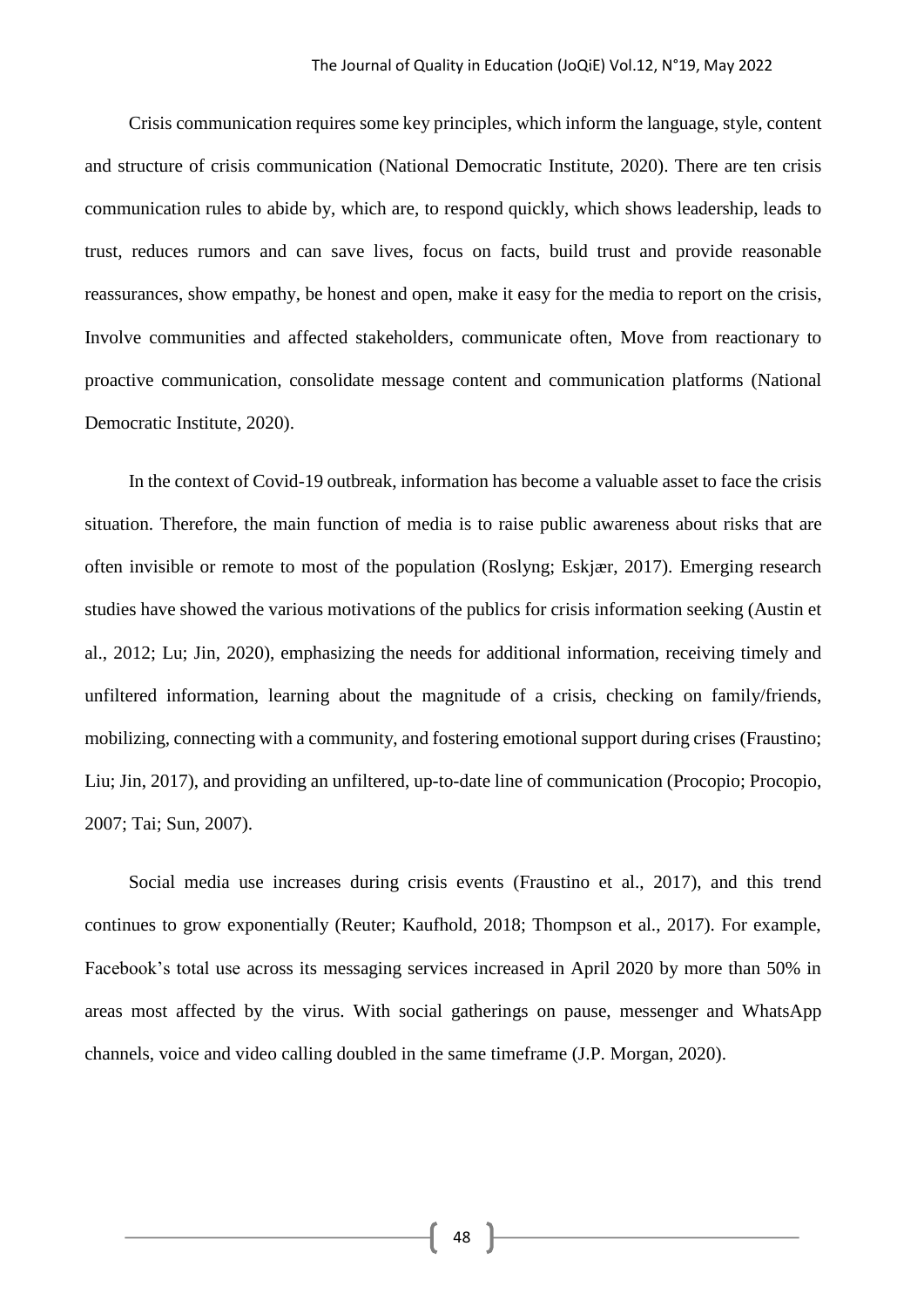H1. The use of traditional media was prevalent during the crisis. H2. People who get their news from traditional media are generally most likely to express a positive opinion of the crisis response. H3. Criticism of the government was more moderate in the first stage of the crisis. H4. People less in agreement with governmental information are the most critical of the crisis response. H5. Trust in public authorities' decreases as the crisis evolves.

#### **3. Methodology**

Due to the national lockdown during Coronavirus pandemic, an online questionnaire has been conducted for almost a month, from May 20th to June 20th, 2020. A snow-ball sample technique was used to deliver invitations explaining the motivation of the questionnaire and with a self-directed link to the server through WhatsApp, Telegram, Twitter, Facebook, Instagram, and LinkedIn. The invitation encouraged people to disseminate the questionnaire to their contacts. The dissemination of the online questionnaire among the participants was based on criteria of interest and motivation for the research, so that no compensation was offered for participating in the research.

 To answer the research questions, an online descriptive survey method were determined as the research tools to collect data. The descriptive online survey method was used to collate data for the study, as it is the most effective way to not only save time and money, but also to collect information without travelling across regions of Morocco, which declared the state of emergency in the event of a health crisis. Also online survey method shows the true dynamics of the study as the respondents are assured of their confidentiality, thus encouraging them to share accurate and true responses to the questionnaire.

 This paper focuses on four research questions derived from a literature review and previous studies. What are the main differences that emerge in the use of information channels during the

 $49$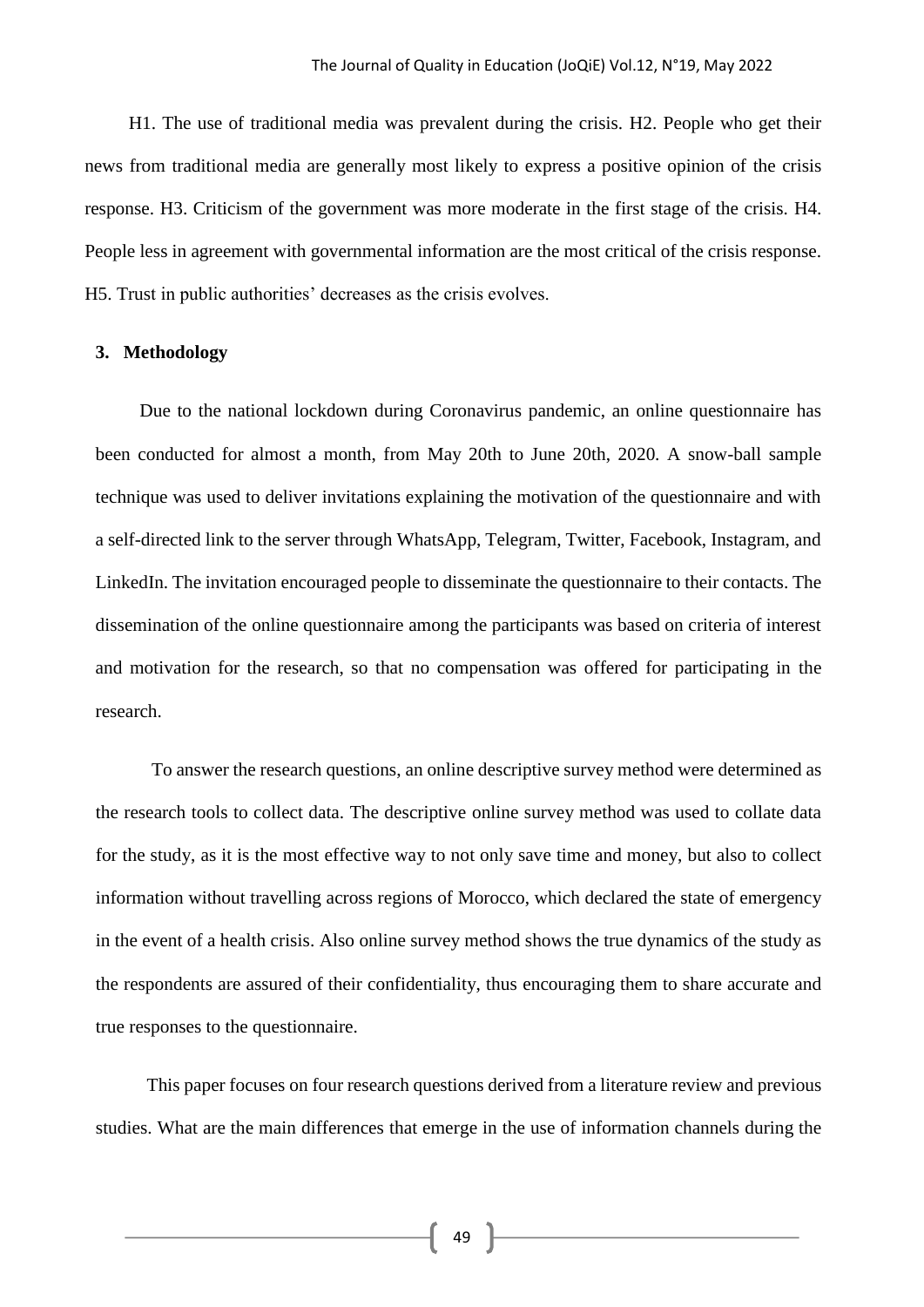Covid-19 outbreak by Moroccan Male and Females? How does the Moroccan population assess the management of communication Moroccan political leaders? What messages sent by the government did the publics retain before the declaration of the State of Alarm? In which sources of information has the population shown the greatest confidence? How much accurate information have Moroccan publics had about Covid-19?

A representative sample needs a total of 200 respondents. The online questionnaire was sent via social networking sites randomly to internet users in Morocco, of which 145 duly filled questionnaires were received back. The final sample for analysis was based on 132 completed questionnaires by the target population. Among those internet users who participated in the survey, 12 male and female political activists and bloggers in the online environment were personally interviewed via "zoom" video calling to gather more substantial information. In the sample, 71.1% are women, and 61% men. All age groups were in the sample, with 49% under 30 years old. Regarding their education, 68.7% are undergraduates and 48.3% graduates. For this research, an analysis by gender in Morocco on social media has been conducted. However, the sample was not considered large enough to provide statistically significant differences.

#### **4. Findings**

The present research paper conducted in May and June, 2020 in Morocco during Covid-19 confirms the crucial role played by both traditional mass media and modern social media during crises. The first research question of the present research study explored the use of different media platforms during the first four weeks of the lockdown. As shown in Table 1, the findings have showed the increase in information seeking and media consumption during emergencies by both male and females. Television (89%) is the main source of information for Moroccans during the Corona pandemic crisis. Social media, particularly social networking sites, such as Facebook (75%), WhatsApp (72%), Instagram (38%), were also among the most frequent information channels, along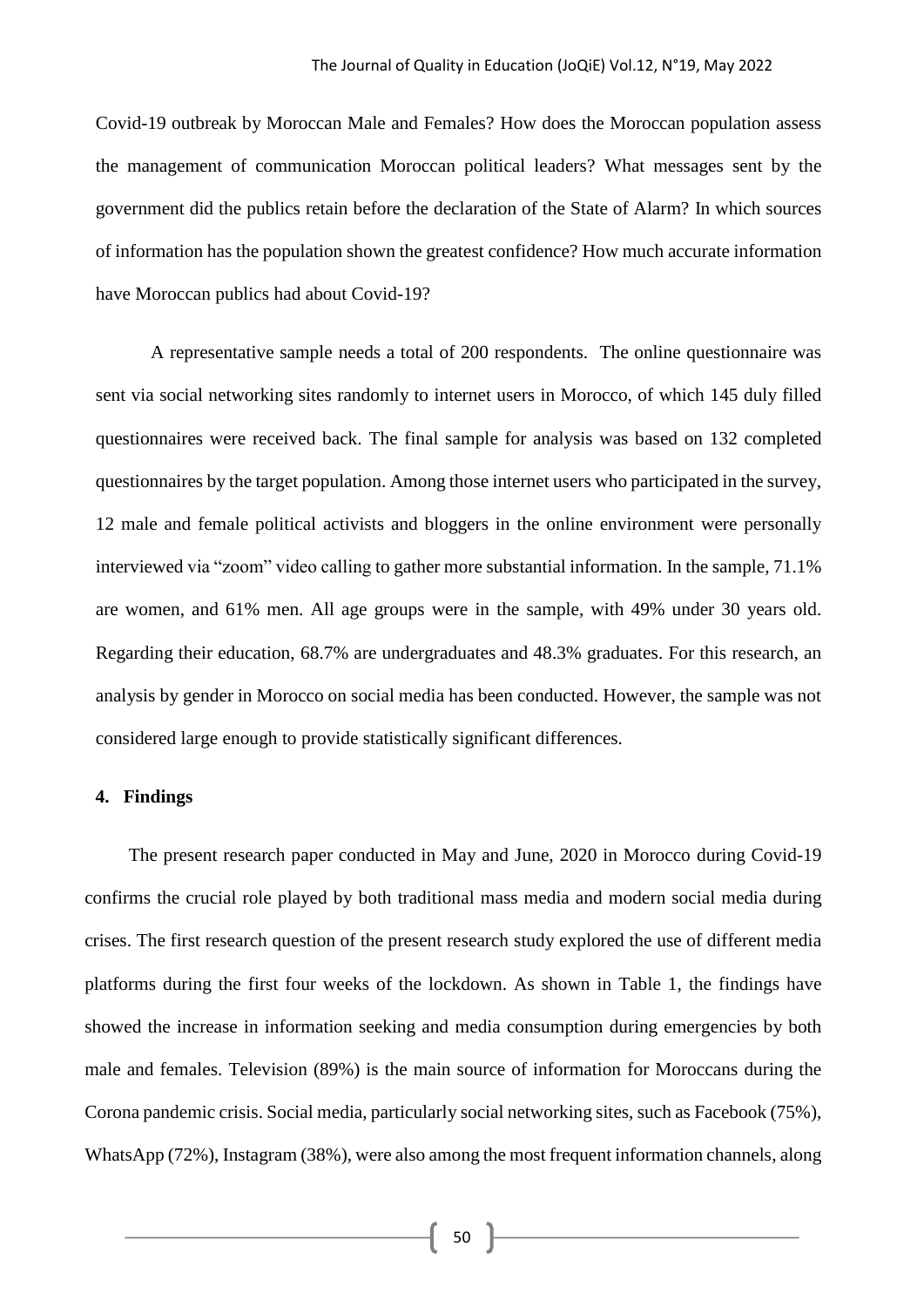with other sources of information, including online newspapers (69%), Radio (65%), YouTube (40%), Webs/Blogs of public institutions (36%), twitter (33%). Print newspapers (10%) and Magazines (8%) were, however, the least used information sources.

In addition to these research findings, Moroccan internet users' reliance on social media has increased during Covid-19 crisis. These information-seeking trends have revealed discrepancies and differences related to gender and education level of the participants in the online survey. Men with different academic levels had a higher use of media platforms than women in general as they seek to get information about Corona pandemic. Moroccan young male and female participants and internet users under the age of 29 resort to social networking sites, such as Facebook (75%) and WhatsApp (72%),blogs (36%), and Twitter (33%) to get information and updates more than the rest of the age groups.

Unlike the Majority of young respondents who accessed internet on their mobile or smart phones to get information about the pandemic. Other age group, 60 years or older of the respondents spent less than an hour on social media per day, while they have resorted to television during this challenging crisis situation, as portrayed in Fig. 2. In fact, 60 years or older group of the respondents reported a highly significant use of television (96%) for news updates and information about the Covid-19 crisis in Morocco, while only 4.25% claimed they didn't use it for the same reason. Thus, this category of people has showed a very limited consumption of information from social media and online media channels. People with higher levels of education read the print press more frequently.

An analysis by gender have showed that more than half of the women 56% resort to Television 64,3 % and WhatsApp 70% as the main source of information. While some progress has been made in women's political use of information and news consumption during the outbreak on social media, on the overall, the participation of women in both feedback and consumption is still very limited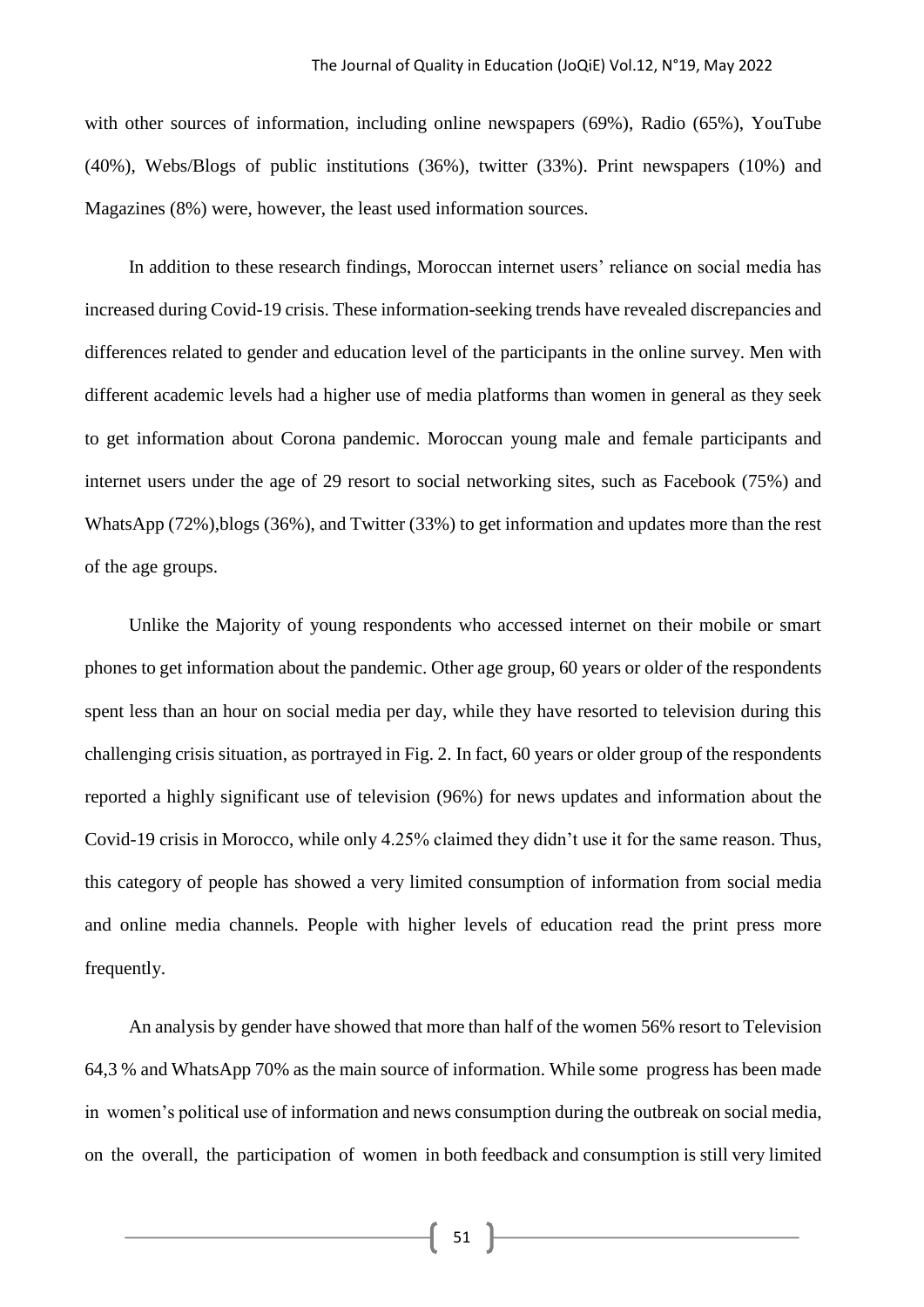in Morocco. This Coronavirus crisis puts women at risk of being further relegated to the background with no voice and no means to influence policies and decisions. As it is, there is a huge deficit of women's leadership in COVID 19 responses. Gender parity or women's effective inclusion is rarely considered since the beginning of this health crisis, the news has become a valuable resource for citizens. . The voices of women are left out of the decision making tables of COVID 19. Without women in these leadership positions, there is a higher probability that decisions that are taken would not address the differential challenges that women experience. In this regard, women's issues could fail to be addressed during and after the crises.

| <b>Information source</b> | Percentage |
|---------------------------|------------|
| Television                | 89%        |
| Facebook                  | 75%        |
| WhatsApp                  | 72%        |
| Online newspapers         | 69%        |
| Radio                     | 65%        |
| YouTube                   | 40%        |
| Instagram                 | 38%        |
| Webs/Blogs                | 36%%       |
| Twitter                   | 33%        |
| Print newspapers          | 10%        |
| Magazines                 | 8%         |

**Table 1. Information source during the Covid-19 health crisis**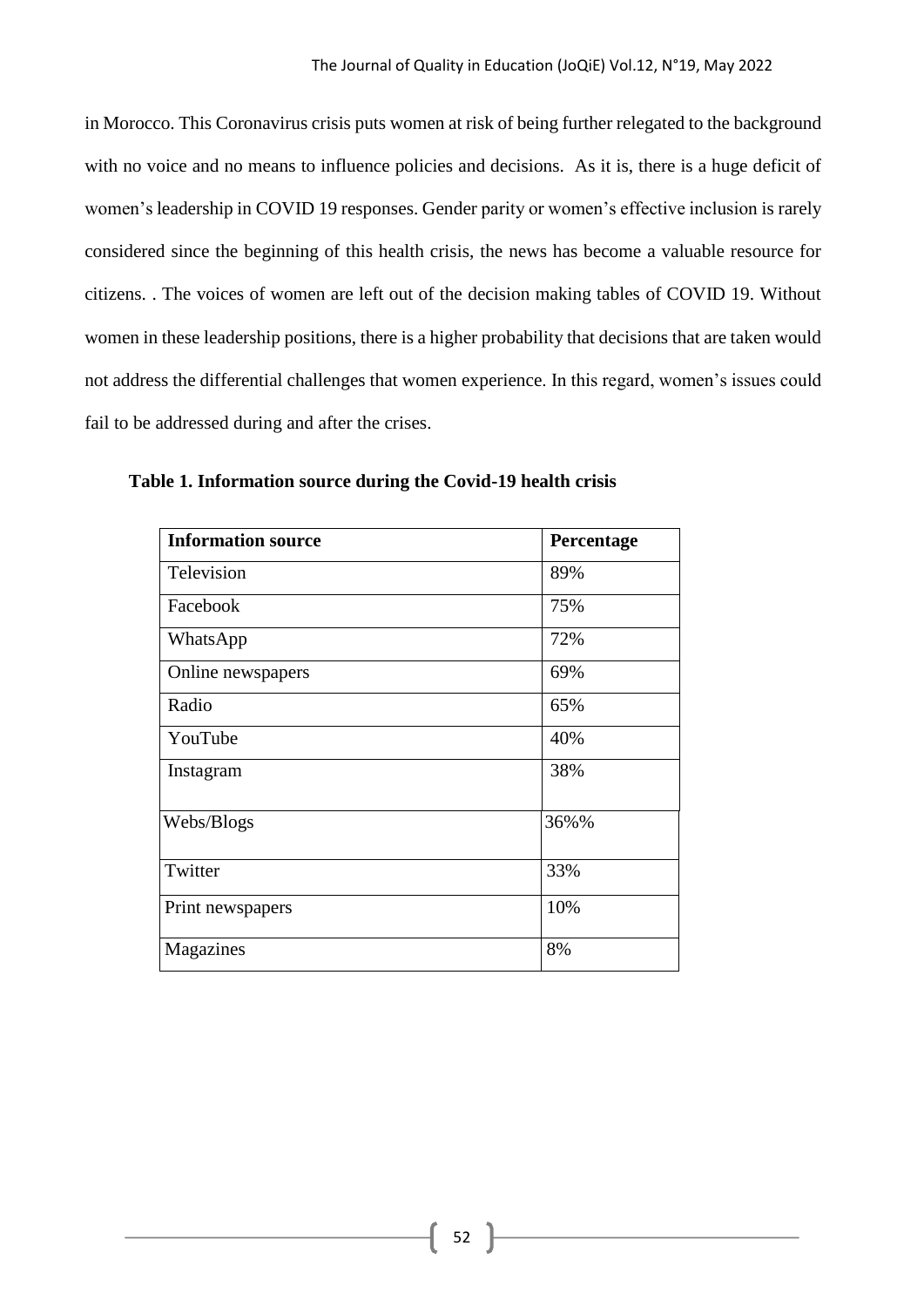| <b>Information Source</b> | Age           | Age         | Age         | Age         | Age         |  |
|---------------------------|---------------|-------------|-------------|-------------|-------------|--|
|                           | 29 or younger | 30-39 years | 40-49 years | 50-59 years | 60 or older |  |
| Television                | 68.5%         | 75.0%       | 81.4%       | 88.2%       | 94%         |  |
| WhatsApp                  | 88.5%         | 80.1%       | 73.1%       | 72.1%       | 60%         |  |
| Facebook                  | 87.7%         | 71.5%       | 77.4%       | 60.3%       | 50%         |  |
| <b>Blogs</b>              | 48.0%         | 44.5%       | 37.2%       | 37.9%       | 10%         |  |
| Twitter                   | 69.8%         | 44.6%       | 16.1%       | 12.4%       | 11%         |  |

**Table 2. Information source during the Covid-19 health crisis by age**

Hypothesis 1, related to the use of traditional media was prevalent during the crisis, is only partially confirmed. Three of the four most used information channels are considered mainstream news media. However, the second source of information is WhatsApp. Results show that citizens made synchronous use of multiple media and platforms.

# **4.1. Media use and government crisis communication management**

The present research study has adopted and adapted some interesting statements regarding favorable and unfavorable assessments of Government's communication management on Covid-19, and which includes, "communication has always been clear and sufficient"; "has been scheduled at the appropriate times"; and "has been the most reliable information", "has not revealed the whole truth", "has confused the population", "has generated social alarm", (Moreno, Ángeles; Fuentes-Lara, Cristina; Navarro, Cristina, 2020).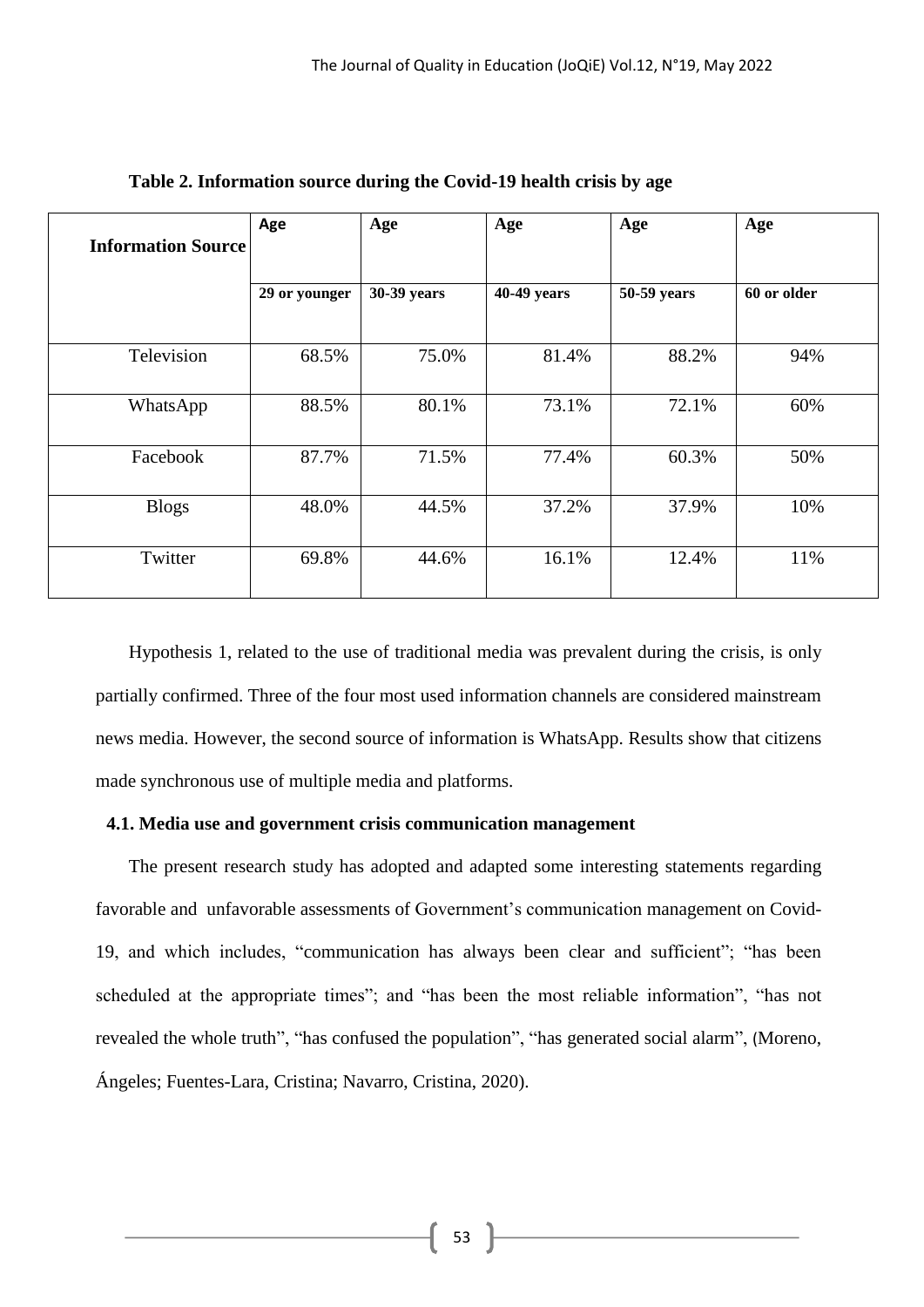An analysis by gender shows that more than half of the women believe that the government has not revealed the whole truth (55.5%) and that it has generated social alarm (51.8%). Unlike men who only 39.6% believe that the government has created social alarm. Regarding differences by age, 62.5% of the youngest (29 years or less) believe that social alarm has been generated, while in the intermediate age groups this statement is only supported by a third of the sample.

In Morocco, the percentage of people who closely followed news about the Coronavirus increased by 32 percentage points during the second half of March 2020, compared to the tracking of political news data from the previous fortnight. Thus, 57% of US adults followed the news about Covid-19 "very closely" and 35% "fairly closely". In total, 92% of citizens actively consumed news about the virus, compared to 8% who consumed news sporadically.

Among the respondents who assessed the government's communication management during the Covid-19 crisis in Morocco are Moroccan female and male political activists and internet users who had a stronger use of social media. They believe that the Moroccan government communication during the Covid-19 crisis has caused social alarm and confused the population. These are Facebook users and practitioners who visited social media Movements frequently. Unlike social media users who have showed unfavorable assessments of the political leaders' communication or what they refer to as the communication of "the Moroccan government" during Covid-19 pandemic, official print newspapers consumption have showed that political leaders' communication has always been clear and sufficient (53%), has been scheduled at the appropriate time (33, 6%), and has been the most reliable information (56%).

As seen from table 3, the majority of the youngest (29 years or less) who use Facebook (70,7%) and Twitter (64.4%) to get information report that political leaders' communication is in a real crisis, and therefore generates social alarm and confuses the population. However, most audiences for all media agree with the statement "The government has not revealed the whole truth.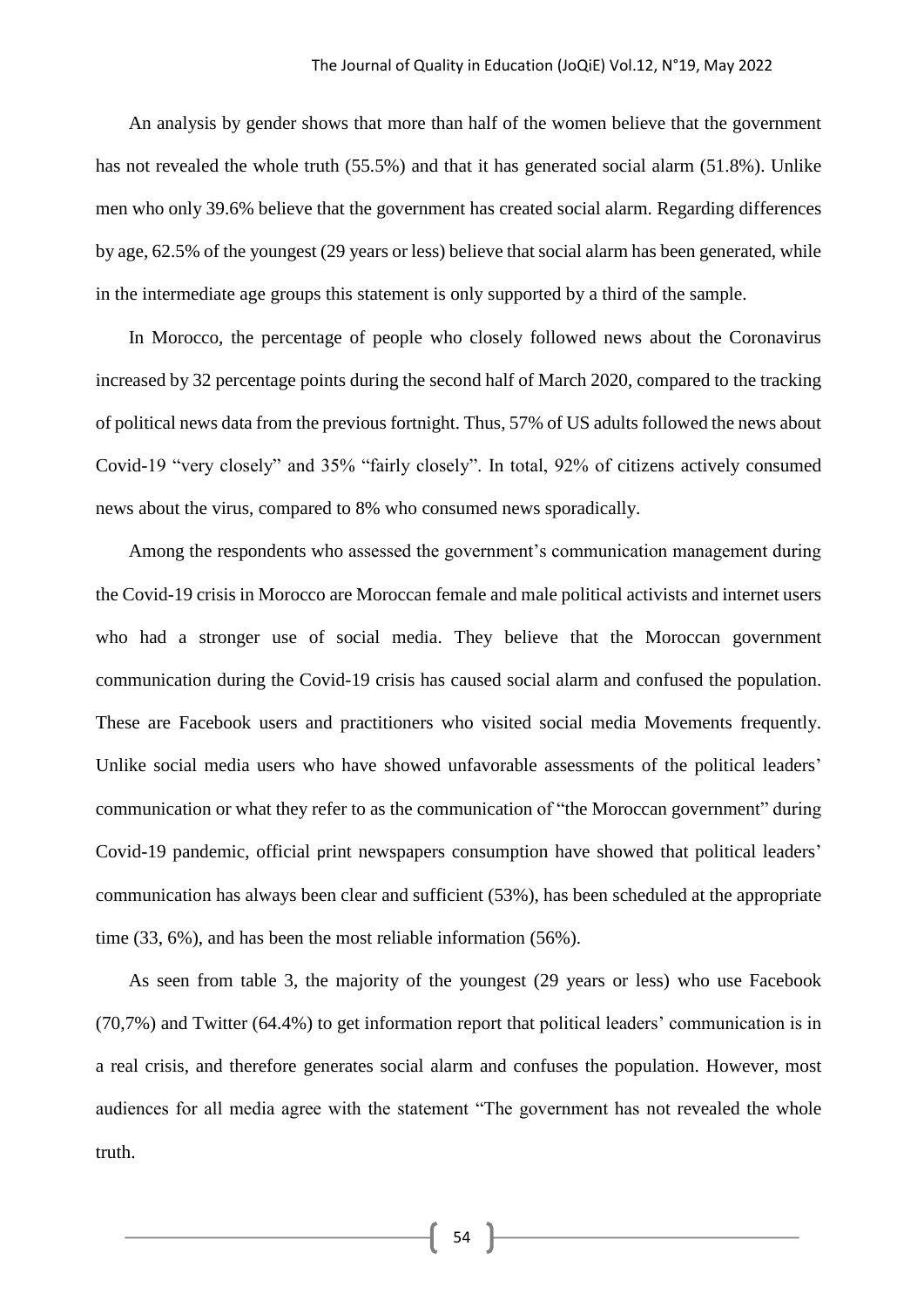| Perception                                    | Whats-<br>app | Facebook | Twitter | Websites/<br><b>Blogs</b> | Printed<br>press | Online<br>News-<br>papers | Television | Radio |
|-----------------------------------------------|---------------|----------|---------|---------------------------|------------------|---------------------------|------------|-------|
| Has always been clear<br>sufficient           | 38.8%         | 23.5%    | 20.6%   | 30.7%                     | 53.2%            | 22.3%                     | 44.6%      | 33.8% |
| Has not revealed the<br>whole truth           | 60.6%         | 64,4%    | 66.1%   | 70.3%                     | 41.2%            | 48.5%                     | 54.1%      | 52.4% |
| Has been scheduled at<br>the appropriate time | 19.4%         | 23.5%    | 23.7%   | 24.9%                     | 33.6%            | 24.0%                     | 23.8%      | 21.5% |
| Has confused the<br>Population                | 48.8%         | 88.5%    | 77.7%   | 64.1%                     | 45.4%            | 46.7%                     | 45.9%      | 33.4% |
| Has been the most<br>reliable information     | 33.0%         | 37.5%    | 43.3%   | 43.2%                     | 56%              | 39.4%                     | 39.9%      | 45.8% |
| Has generated social<br>Alarm                 | 43.4%         | 70,7%    | 68.4%   | 63.2%                     | 51.5%            | 47.9%                     | 48.8%      | 36.6% |

# **Table 3. Perception of the government's communication strategy by media consumption**

# **4.2. Growing criticism of governmental crisis communication management**

At the early stages of the outbreak, Moroccan males and females use television among all media sources, which has become the largest platform nationally and globally, since it has played a particularly important role in communicating COVID-19 information. This is especially apparent in information dissemination on personal protective action inhibiting disease spread (e.g. wearing masks,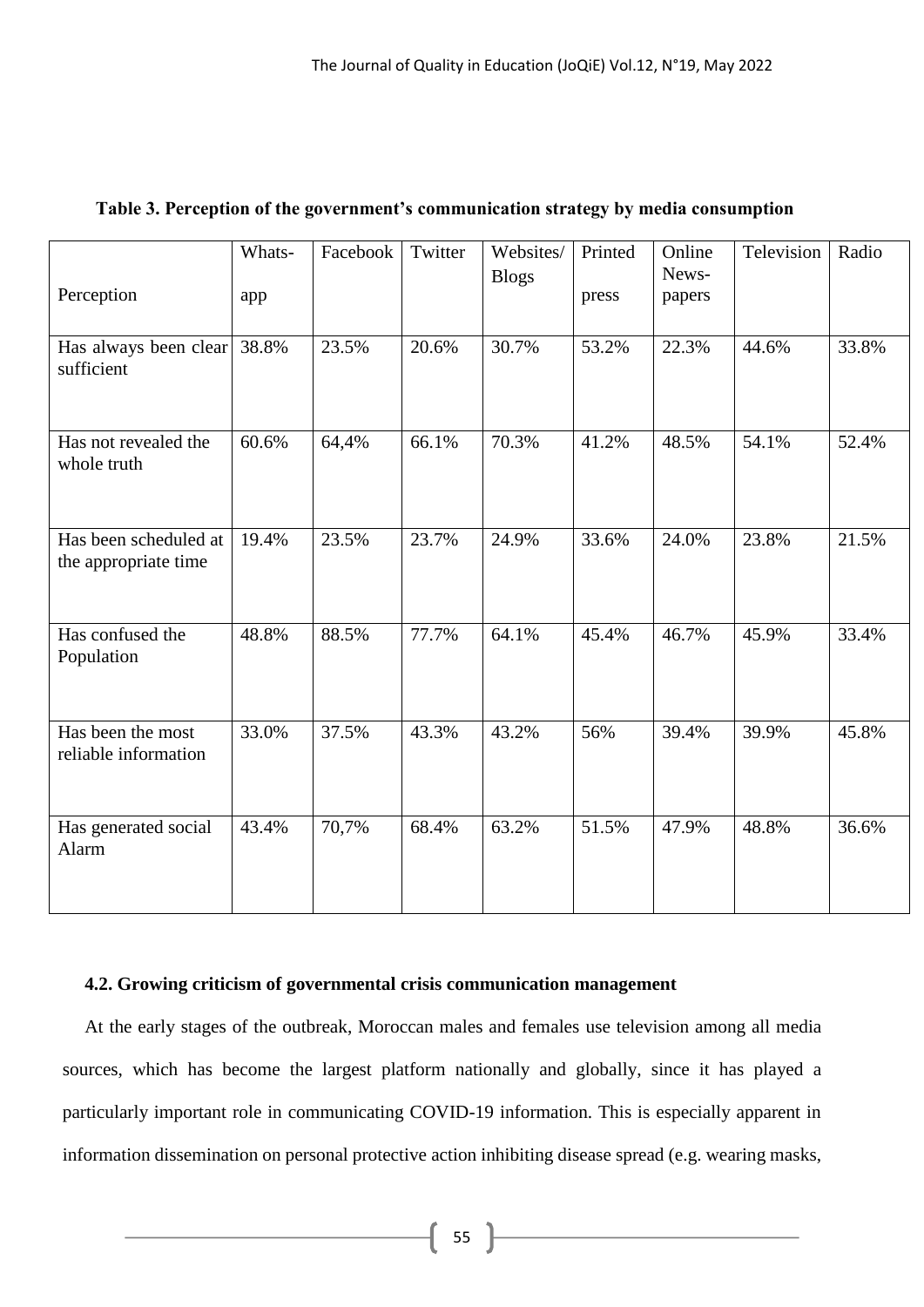reducing travel, social distancing, and teleworking). The findings have showed that at the early stages of pandemic, 42% of the respondents claimed that the government was the most reliable source of information. Female respondents have commented Sufficiency, congruence and consistency in health risk communication have important implications for effective health safety instruction as well as critical content interpretability and recall.

There have been notable insufficient, incongruent, and inconsistent communications regarding the pandemic and its risks, which was especially salient in the present study's findings. Respondents stated that the government has not revealed the whole truth (66.7%) in the first weeks during the pandemic, it "has caused social alarm" (60.8%), and "has confused the population" (66, 4%). Few respondents think that political leaders disseminate "the most reliable information source" (30.6%), and it was clear and sufficient (18 %). The most important aspect during crises is timing of communication; Besides, during the first fortnights of the state of alarm, appropriate timing of communication is something that Moroccan male and female's users complained about during the pandemic, 45% of participants believe that communication has been scheduled at the appropriate times, but in the in the second fortnight, the number of participants who believe that the government had correctly timed communication have decreased ( 33 % ).

However, in the first fortnight 30% of the respondents state that the whole truth was not revealed; 33% that the information confused the population, and 42,6% that it has generated social alarm**.** In addition to this, the majority of internet users and political activists on social media have criticized the Moroccan government communication management. There was a decrease in participants who believed "the information was clear and enough" (19%) and "the information was the most reliable" (15%). At the same time however, more respondents state that political communicators and ministers have not revealed the whole truth.

An analysis by gender has revealed that there have been significant differences by both gender and age between the two fortnights of the State of Alarm. The percentage of women in the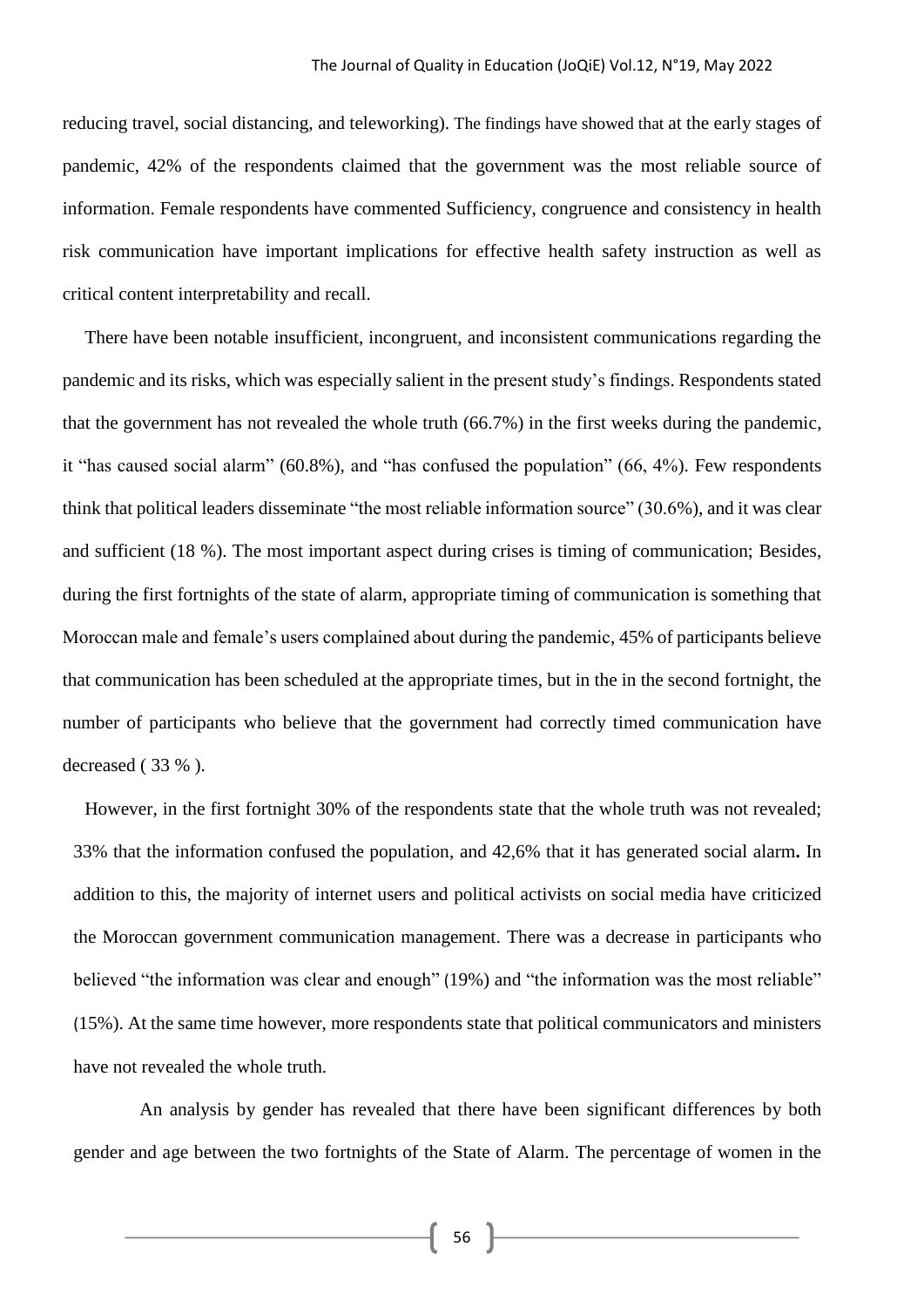world of social media and political public sphere remains very low in Morocco, compared to that of men, and the percentage of women is only around 10%. With the crisis, these percentages are likely to decrease as the gender gap widens. It was explained by female respondents (40%) that the declaration of the state of emergency has obliged us to stay at home, and has made it possible to set up family life rituals that have been lost in never-ending meetings, professional obligations that occupy the whole day, leaving nothing for basic things, children, couples, internal balance. Habits have changed; the role of women has become even more central to the success of containment and to the maintenance of a balanced family, household, community and society.

In the first month of confinement, the government was a highly trusted source for Moroccan female citizens (56%). In fact, both the government and the official media force enjoyed greater trust from women than from men. Moroccan citizens did not trust media overall. Only few older male respondents (10%) considered news media a trusted source, while the youngest people aged 29 and under showing the least confidence in the media (9%). A detailed comparison between the first and the second fortnights of confinement indicate a general descent of trust in sources as time went by.

| <b>Perception</b>                           | Total  | First fortnight | Second fortnight |
|---------------------------------------------|--------|-----------------|------------------|
| Has always been clear and sufficient.       | 18%    | 25%             | 19%              |
| Has not revealed the whole truth            | 66,7%  | 30%             | 70%              |
| Has been scheduled at the appropriate times | 21,4%  | 45%             | 33%              |
| Has confused the population                 | 66,4%  | 33%             | 69%              |
| Has been the most reliable information      | 30, 6% | 49%             | 15%              |
| Has generated social alarm                  | 60.8%  | 42,6%           | 72%              |

**Table 4. Perception of the government's communication strategy by fortnights**

57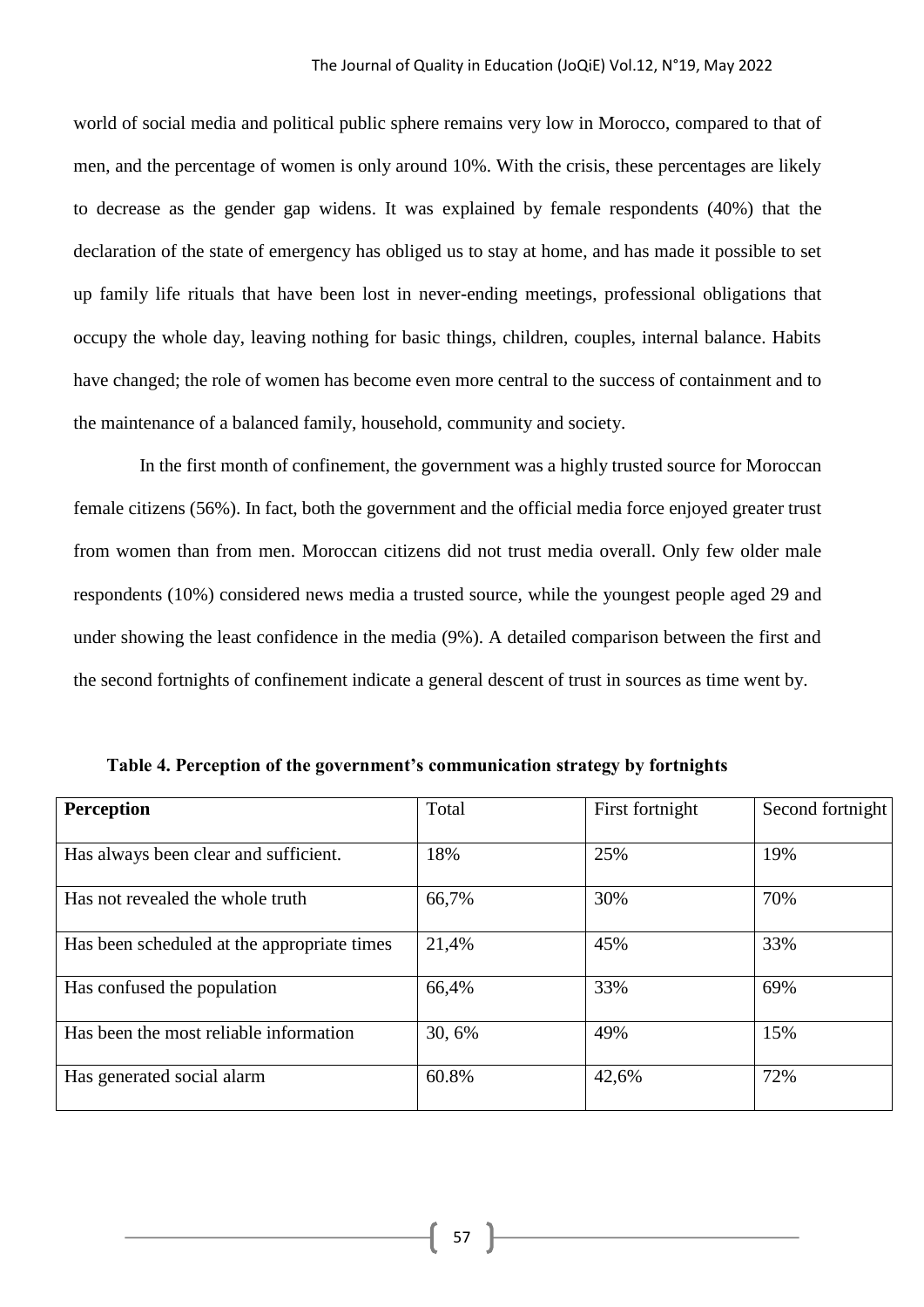# **5. Discussion**

The present research study examines crisis communication management in Morocco during Covid-19 pandemic, which goes beyond normal political communication. In fact, during a crisis there is often little to no time to plan elaborate communication strategies. Rather, political leaders, parties and governments are called on to provide a quick, empathic and trustworthy response; therefore, they require immediate skills to communicate with the publics. These cannot be suddenly built just when a crisis arises.

Therefore, professional public relations practitioners and strategic communication specialists are called upon for strategic crisis communication management. Public relations are the management of communication between an organization and its publics (Grunig & Hunt, 1984), In this respect, an organization could be politicians, parties or the government. Unlike normal political communication, crisis communication, which requires to be managed by public relations practitioners, is supposed to be timely, transparent and based on correct information, but also honest and frank, showing empathy and understanding about the public's concerns.

However, the present research findings have showed the expected decline in trust in public authorities as the health crisis evolves. There was a higher decline in trust with regard to politicians, the ministry of health, and official political spokesperson, and this general descent of trust in public authorities and sources have become obvious as time went by. A lack of conformity in messaging causes confusion among Moroccan citizens, and weakens the impact of essential crisis communication. In fact, some respondents have stated that "we don't know who to trust, and which information is important". This indicates highly deceived and confused publics during a time of a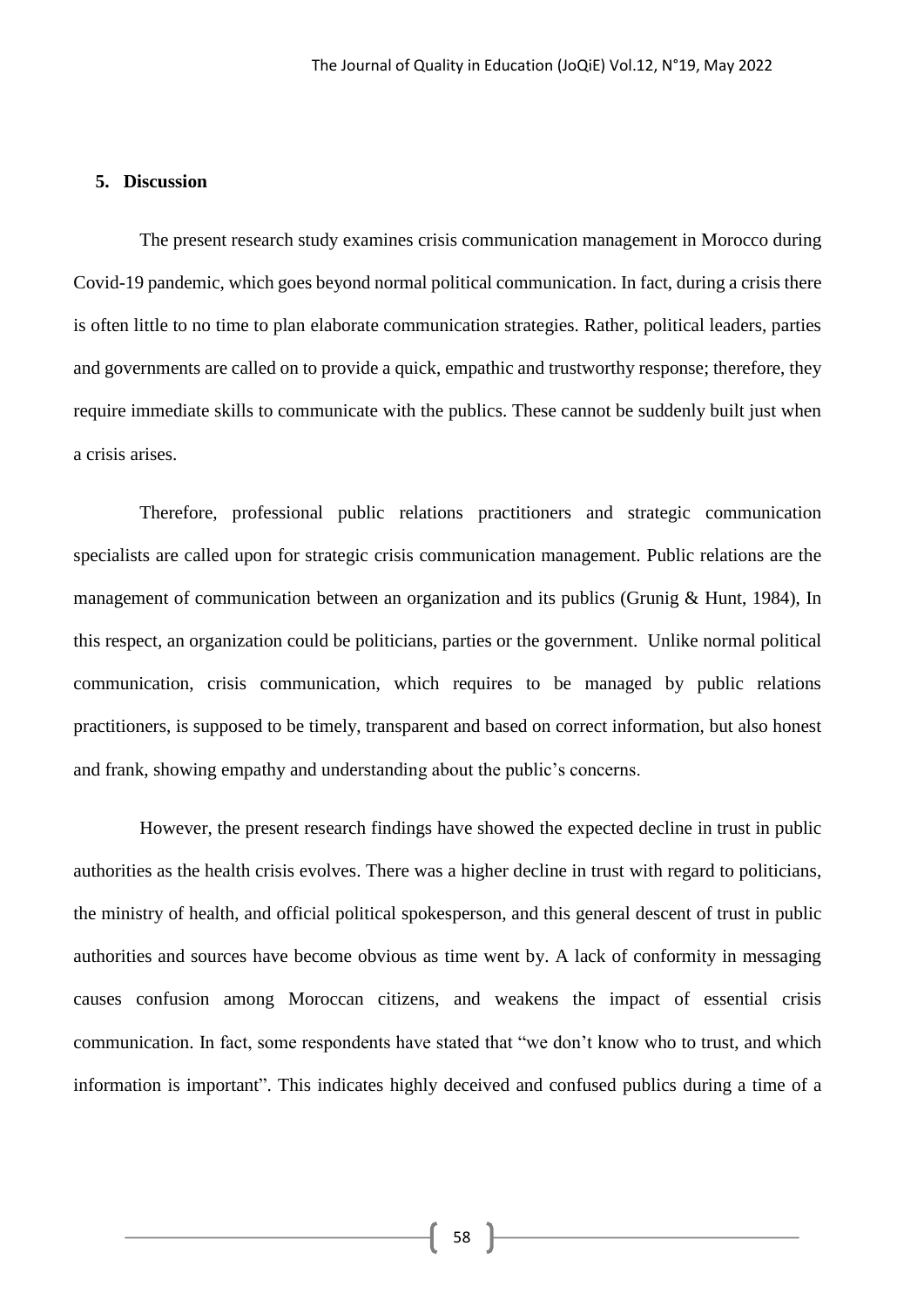serious health crisis. Therefore, pandemic preparedness is based on trust in the information, trust in the sources, and particularly trust in public authorities.

In the current Covid-19 pandemic, communication facilitators are important to manage crisis communication to ensure that publics understand the risks of COVID-19 and follow recommendations to protect their health and limit the spread of the virus. Communication facilitators or public relations practitioners are "boundary spanners" (Tench, 2009) who listens to and brokers information between the organization and its key publics. According to Cutlip, Center, and Broom (2006), the goal of this role is to provide both management and publics the information they need for making decisions of mutual interest.

By managing crisis communication effectively, public relations can be a tool that helps manage or even reduce the scale and impact of a crisis. Therefore, based on research findings of the present research paper, crisis communication's main purposes are to inform publics by providing accurate and timely information about the crisis, manage public perceptions about a crisis and how politicians, parties or governments are responding to it, limit the duration or reduce the impact of the crisis by providing clear instructions on what to do or how to help, and restore confidence and provide future-oriented perspectives.

Younger people who got news from social media had negative views of authority messages and expressed more negative opinions of the government's crisis response as weeks went by. They believe that institutional political sources and mainstream news media are used to being more aligned with authorities' information at the start of a crisis. Moroccan citizens had a negative opinion about the role played by both public authorities and the official media during Covid -19 pandemic. The main complaints were related to the communication mistakes that have been made by political leaders in response to the COVID-19 pandemic, and they include, the lack of consistent and sufficient data, the lack of clarity and empathy on the part of political leaders, the delay in offering information, the

 $\begin{bmatrix} 59 \end{bmatrix}$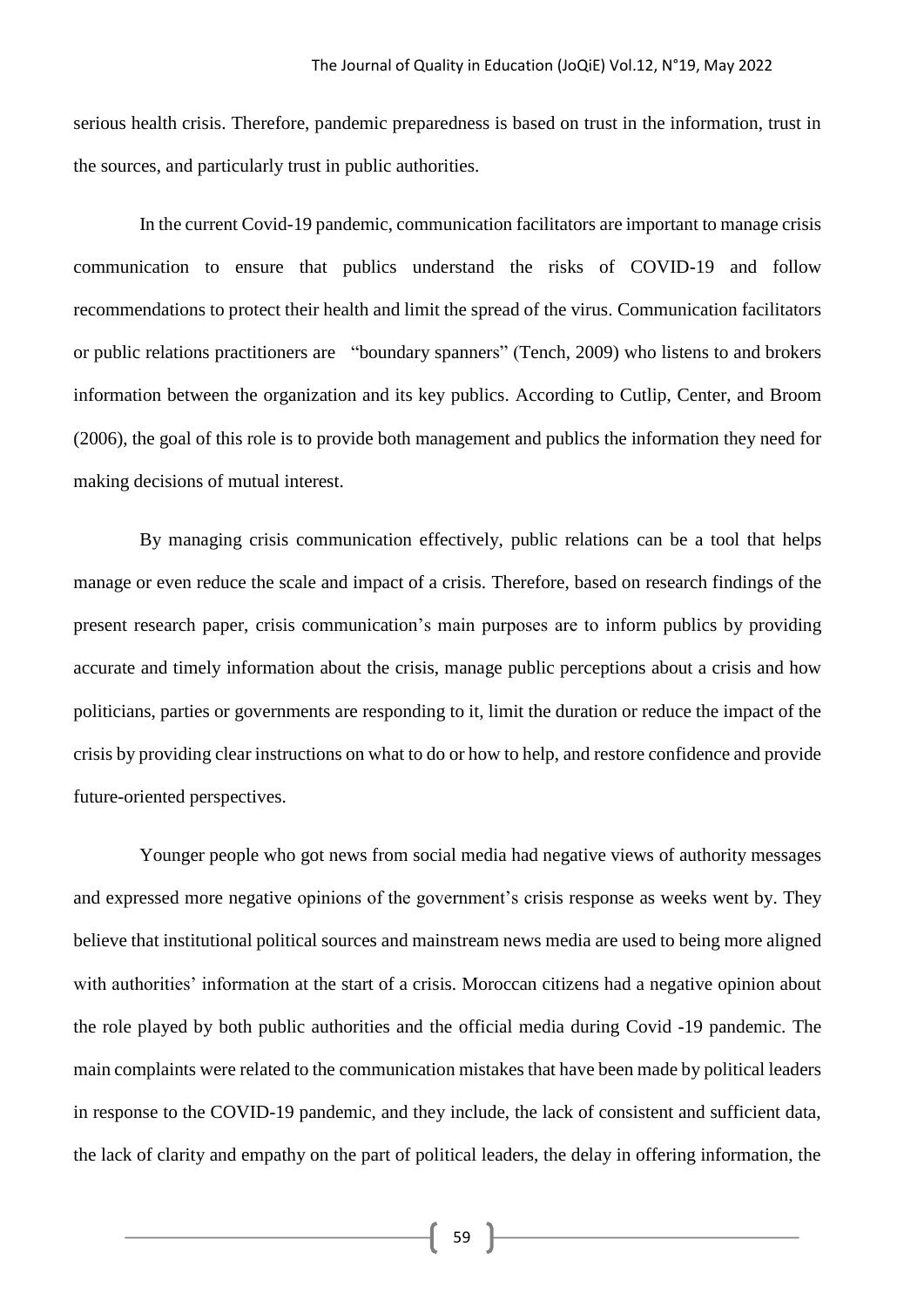slow access to the internet, unplanned and illogical decisions making which affects Moroccan publics, and which cause anger and dissatisfactions of citizens and the government's decision making. Opinions about the news media's response to the outbreak vary considerably, depending on the platform Moroccan Female and male use for obtaining news. Citizens who get the news from two network television stations and print publications are the most likely to say the news media are doing an excellent or good job responding to the coronavirus outbreak.

#### **6. Conclusions**

The present research paper has showed crisis communication as one of the essential competencies required to deal with a crisis situation, such as Covid– 19 pandemic. In light of this health crisis, this paper examines the ways information forms and media platforms influence the publics' information-seeking behaviors and the publics' perceptions of public authorities' crisis response strategies during the pandemic. Findings have proved the use of different media platforms during the first four weeks of the lockdown, and an increase in information seeking and media consumption during emergencies by both male and females. Television is one of the main sources of information for Moroccans during the Corona pandemic crisis, along with other information channels which are considered mainstream news media. Publics who resort to the mainstream news media for Covid-19 information express positive opinions of the government's communication strategy. Yet, the second source of information is social media. Younger male and female citizens who got news for Covid-19 information from social media had negative views of authority messages and expressed more negative opinions of the government's crisis response as weeks went by.

Using the research data, it has been found that Moroccan publics reacted positively to the dramatic events at the beginning of the crisis. As the crisis went into its acute phase, both male and female's trust in political authorities decreased significantly; and there is evidence in the data for a polarization effect according to which low-trusting citizens responded more negatively to the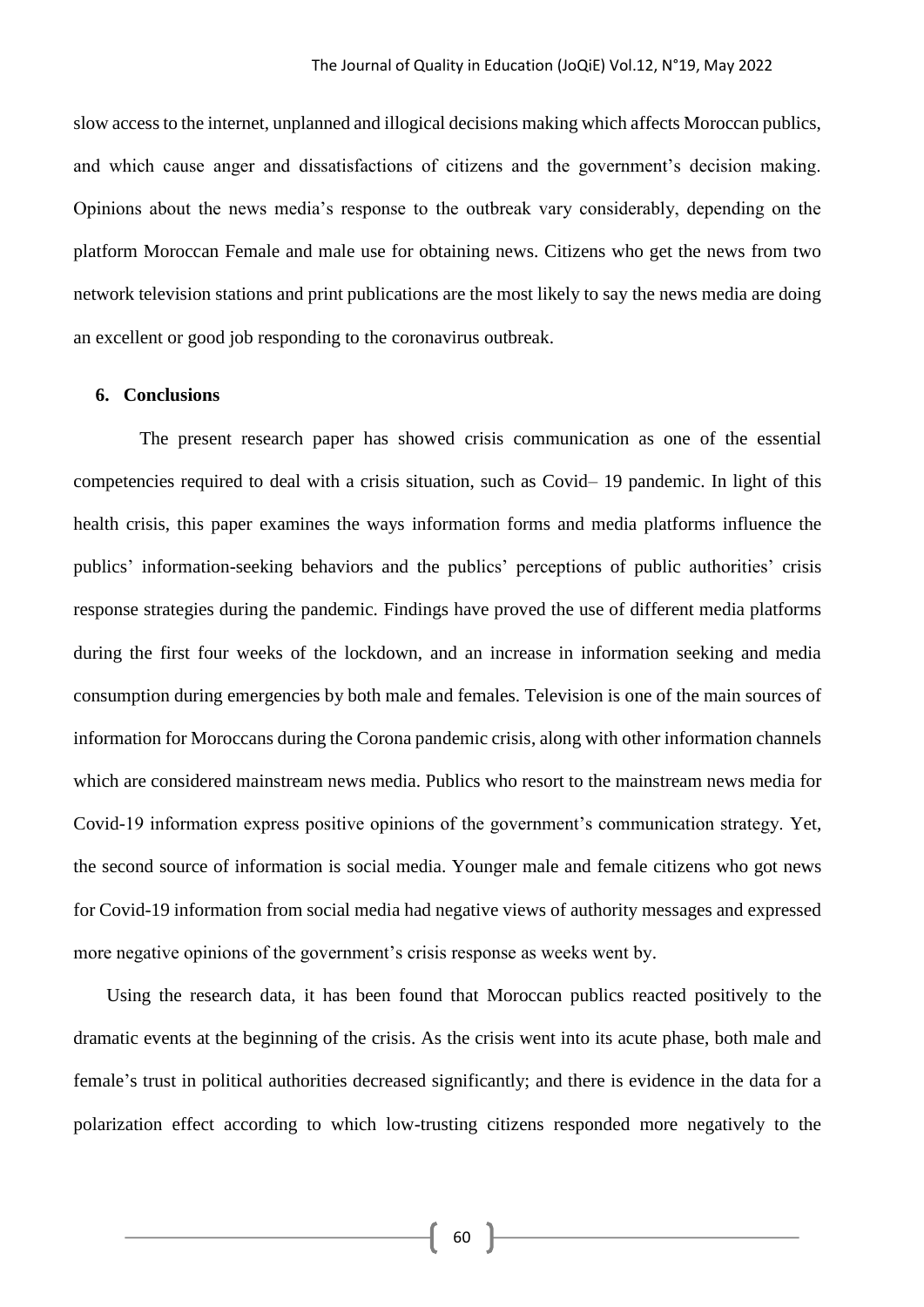deepening crisis than high-trusting citizens did as the crisis evolves. Therefore, the present research paper is required to be conducted during this health crisis to assess how some Moroccan political public authorities are prepared for facing the pandemic, and suggests that before a crisis takes place, risk communication and preparedness are essential to public authorities to reduce the likelihood of a crisis. The effectiveness of crisis communication and health information across various media platforms are the main purpose of this paper, and are presented as new empirical knowledge that needs further research. Thus, explaining the use of different media platforms by different age categories and gender during the pandemic crisis in Morocco, and establishing relationships between media choice and criticism of crisis communication response are the main objectives of this study.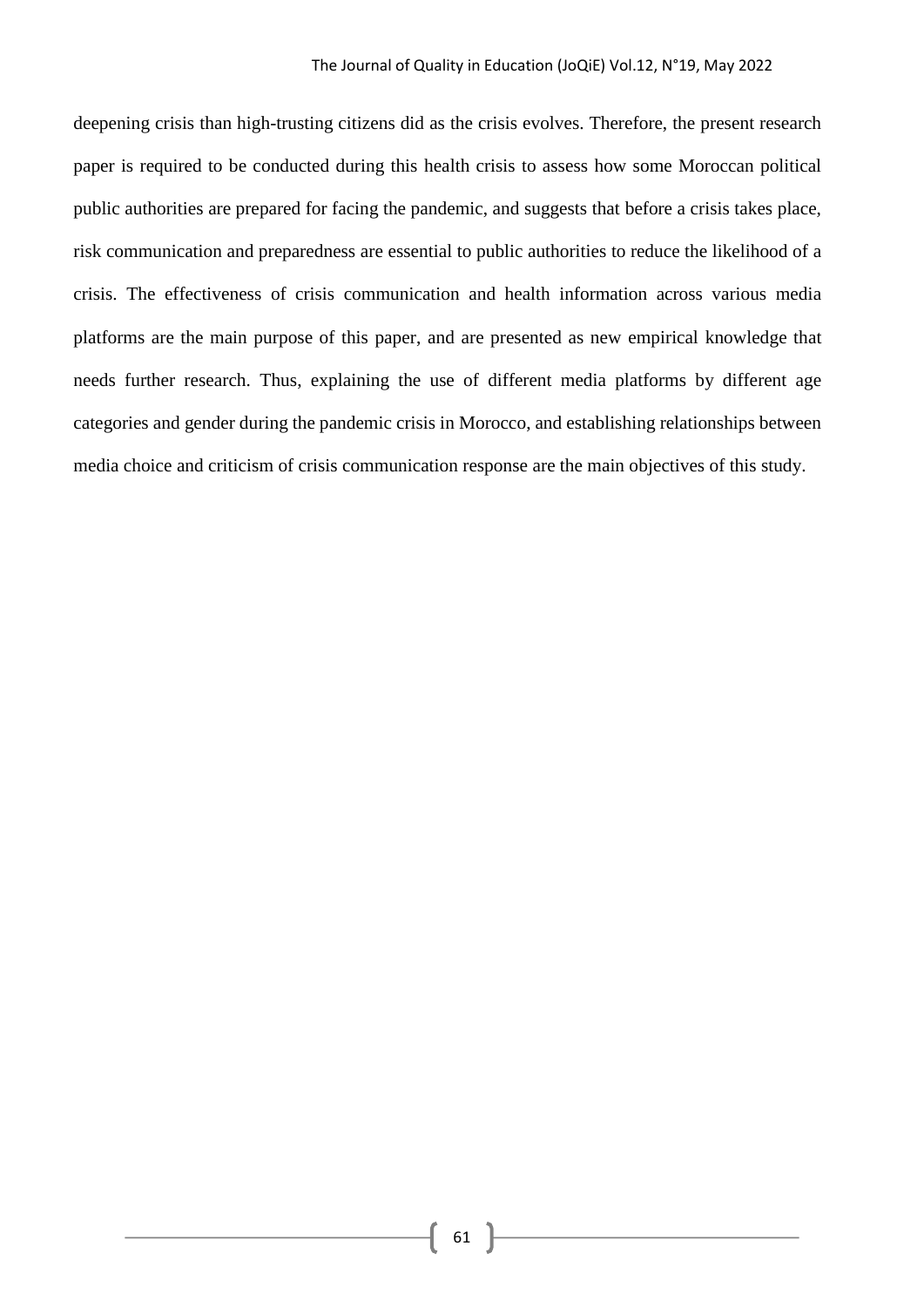#### **References**

Casero-Ripollés, Andreu (2020). "Impact of Covid-19 on the media system. Communicative and democratic consequences of news consumption during the outbreak". El profesional de la información, v. 29, n. 2, e290223.<https://doi.org/10.3145/epi.2020.mar.23>

Cutlip, S., Center, A., & Broom, G. (2006). Effective Public Relations (9th ed.). Upper Saddle, NJ : Pearson Prentice Hall

 Coombs, W. Timothy (1995). "Choosing the right words: The development of guidelines for the selection of the 'appropriate' crisis-response strategies". Management communication quarterly, v. 8, n. 4, pp. 447-476.

Coombs, W. Timothy; Holladay, Sherry J. (2009). "Further explorations of post-crisis communication: Effects of media and response strategies on perceptions and intentions". Public relations review, v. 35, n. 1, pp. 1-6. <https://doi.org/10.1016/j.pubrev.2008.09.011>

Edelman (2020). Special report: Trust and the coronavirus. <https://bit.ly/2TERtFx>

Moreno, Ángeles; Fuentes-Lara, Cristina; Navarro, Cristina (2020). "Covid-19 communication management in Spain: Exploring the effect of information-seeking behavior and message reception in public's evaluation". El profesional de la información, v. 29, n. 4, e290402.

Procopio, Claire H.; Procopio, Steven T. (2007). "Do you know what it means to miss New Orleans? Internet communication, geographic community, and social capital in crisis". Journal of applied communication research, v. 35, n. 1, pp. 67-87. https://doi.org/10.1080/00909880601065722

Roslyng, Mette-Marie ; Eskjær, Mikkel-Fugl (2017). "Mediatised risk culture: News coverage of risk technologies". Health, risk & society, v. 19, n. 3-4, pp. 112-129. https://doi.org/10.1080/13698575.2017.1286298